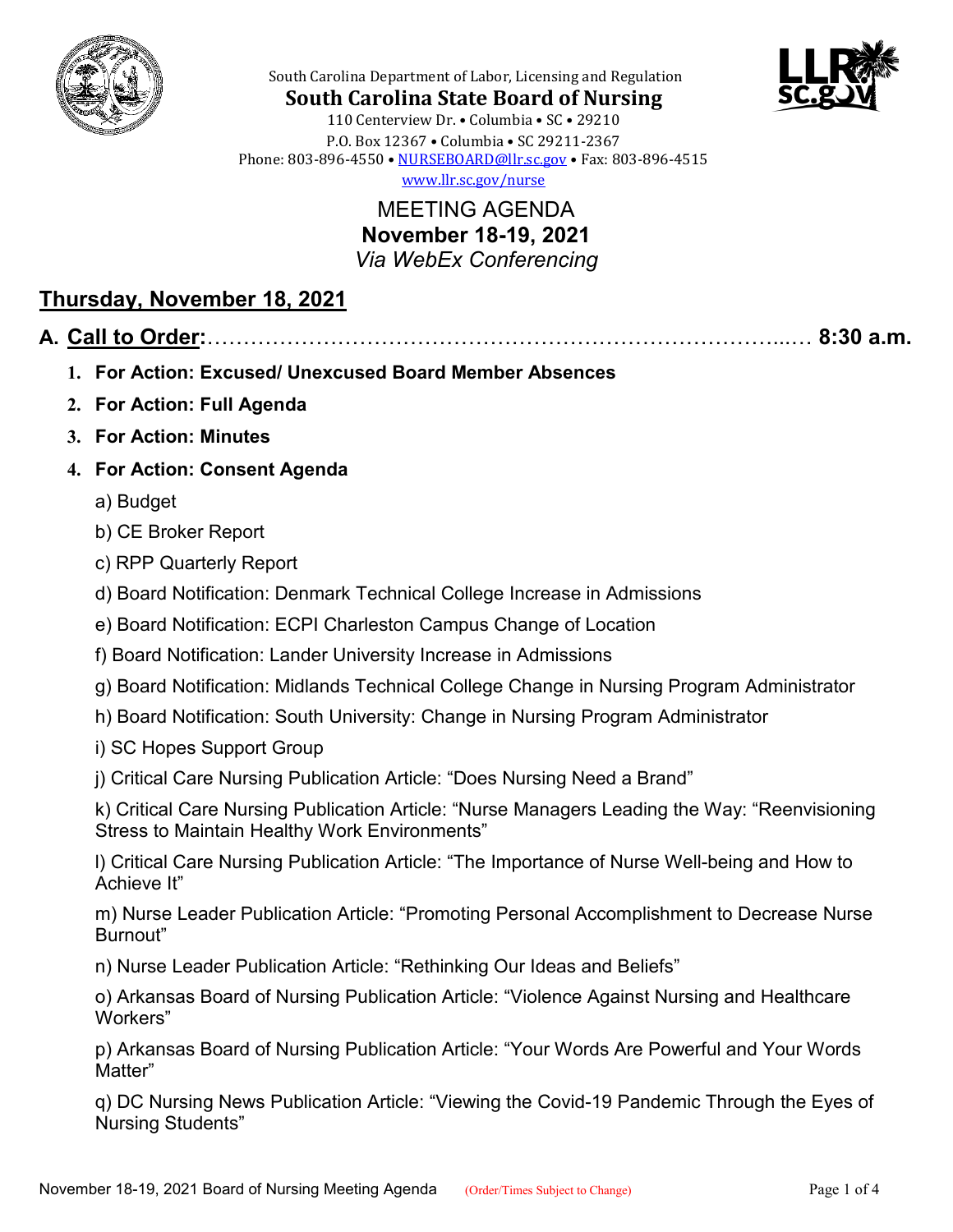## **B. For Action: Appearances**

- **1. Education: Galen College of Nursing**
	- **a) Associate Degree in Nursing Program**
	- **b) Bachelor of Science in Nursing Program**
- **2. Office of Investigations and Enforcement (Confidential/ Closed Session)**
	- **a) IRC Report**
	- **b) Statistical Report**
- **3. Disciplinary Course Review**
- **4. Hearings/Discipline (Confidential/Closed Session): Office of Disciplinary Counsel**

| $•2019-259$                 | ∙2019-295 | $•2019-492$                 | •2017-272 |
|-----------------------------|-----------|-----------------------------|-----------|
| $\cdot$ 2020-213 & 2020-529 | •2020-50  | $\cdot$ 2009-441 & 2014-324 |           |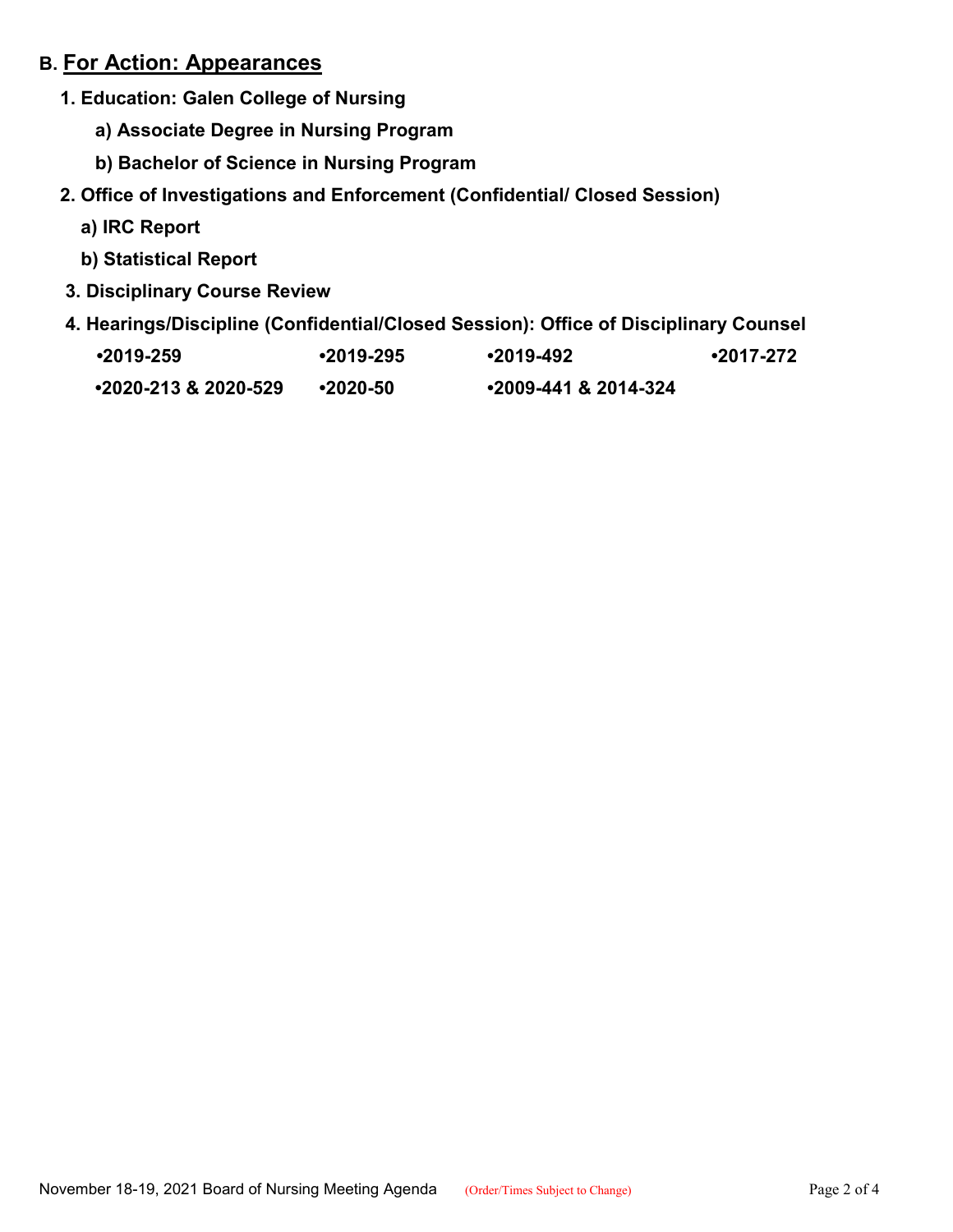|                                                                                      |                                  | <b>C. Adjournment for the Evening</b>                  |                         |                                                                                            |  |  |  |
|--------------------------------------------------------------------------------------|----------------------------------|--------------------------------------------------------|-------------------------|--------------------------------------------------------------------------------------------|--|--|--|
|                                                                                      | <b>FRIDAY, NOVEMBER 19, 2021</b> |                                                        |                         |                                                                                            |  |  |  |
|                                                                                      |                                  |                                                        |                         |                                                                                            |  |  |  |
|                                                                                      | E. For Action: Appearances       |                                                        |                         |                                                                                            |  |  |  |
|                                                                                      |                                  | 1. Application/Compliance Appearances (Closed Session) |                         |                                                                                            |  |  |  |
|                                                                                      | ∙Applicant One                   | •Applicant Two                                         | <b>•Applicant Three</b> |                                                                                            |  |  |  |
| 4. Hearings/Discipline (Confidential/Closed Session): Office of Disciplinary Counsel |                                  |                                                        |                         |                                                                                            |  |  |  |
|                                                                                      | $•2016-568$                      | $•2015-164$                                            | $•2020 - 201$           | $•2020-334$                                                                                |  |  |  |
|                                                                                      | $•2019-389$                      |                                                        |                         |                                                                                            |  |  |  |
| 5. Office of Disciplinary Counsel Reports                                            |                                  |                                                        |                         |                                                                                            |  |  |  |
| a) Waived Final Hearing Report                                                       |                                  |                                                        |                         |                                                                                            |  |  |  |
|                                                                                      | $•2015 - 220$<br>$•2020-343$     |                                                        |                         |                                                                                            |  |  |  |
|                                                                                      | b) Administrator Review Report   |                                                        |                         |                                                                                            |  |  |  |
|                                                                                      |                                  |                                                        |                         | F. Reports/Discussion Topics: (May also be taken up before, between and after appearances) |  |  |  |
|                                                                                      |                                  | 1. Administrator's Report (For Information)            |                         |                                                                                            |  |  |  |
|                                                                                      | a) Updated Statistics            |                                                        |                         |                                                                                            |  |  |  |
| b) Board Member Update                                                               |                                  |                                                        |                         |                                                                                            |  |  |  |
| c) Staff Member Update                                                               |                                  |                                                        |                         |                                                                                            |  |  |  |
| d) NLC Update                                                                        |                                  |                                                        |                         |                                                                                            |  |  |  |
|                                                                                      | e) Renewal 2022                  |                                                        |                         |                                                                                            |  |  |  |
|                                                                                      | f) LPN Mid-Cycle Survey          |                                                        |                         |                                                                                            |  |  |  |
|                                                                                      | g) Upcoming Meetings             |                                                        |                         |                                                                                            |  |  |  |
|                                                                                      |                                  | 2. Advice Counsel Report (For Discussion/Action)       |                         |                                                                                            |  |  |  |
|                                                                                      | a) Service of Process            |                                                        |                         |                                                                                            |  |  |  |
|                                                                                      |                                  | b) Additional Courses for Approval                     |                         |                                                                                            |  |  |  |
|                                                                                      |                                  | c) Naloxone for Hospice Patients                       |                         |                                                                                            |  |  |  |
|                                                                                      | d) Board Orders                  |                                                        |                         |                                                                                            |  |  |  |
|                                                                                      | e) Committee Delegation          |                                                        |                         |                                                                                            |  |  |  |
|                                                                                      | f) Expedited Partner Therapy     |                                                        |                         |                                                                                            |  |  |  |
|                                                                                      |                                  |                                                        |                         |                                                                                            |  |  |  |